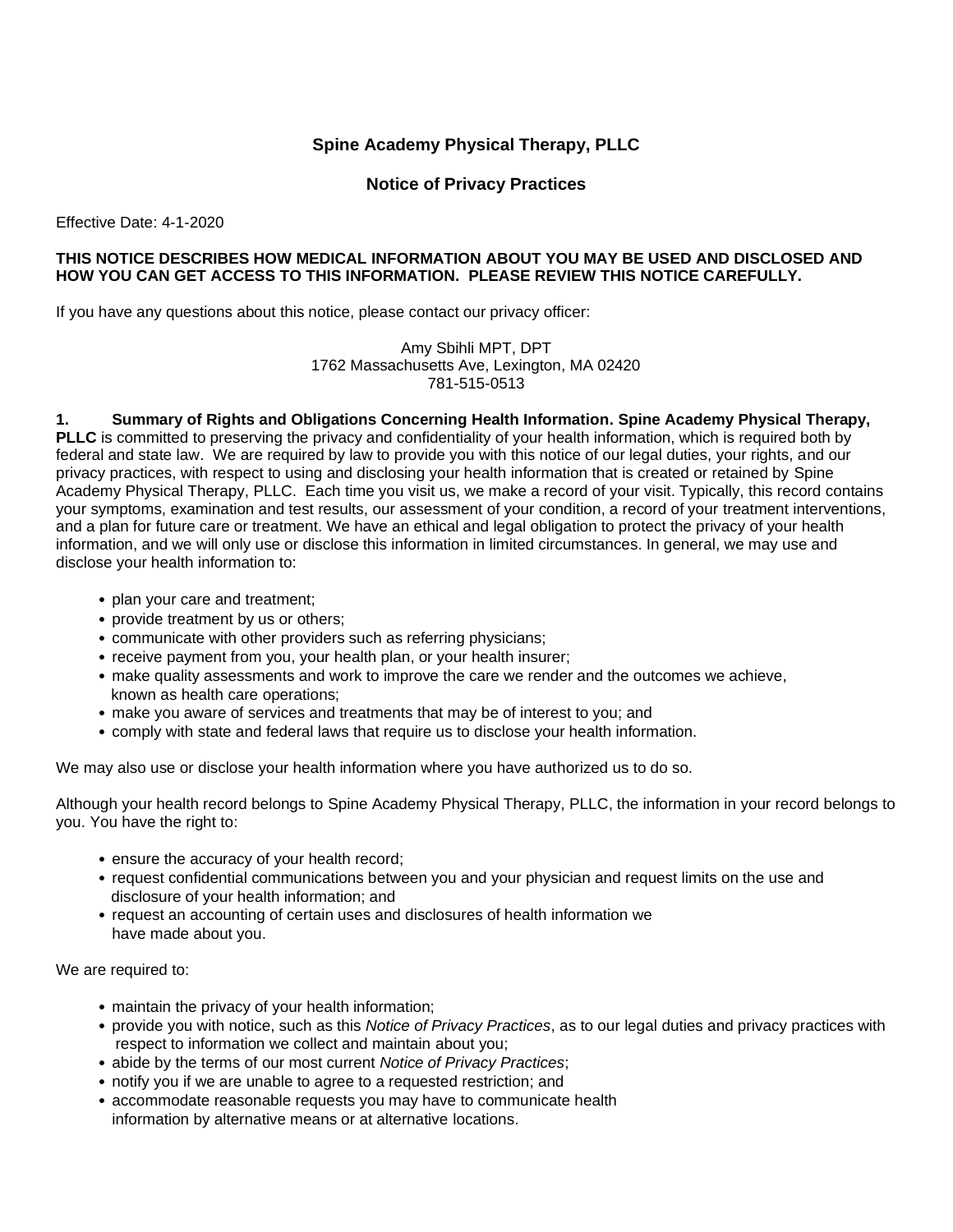## **We reserve the right to change our practices and to make the new provisions effective for all your health information that we maintain.**

Should our information practices change, a revised *Notice of Privacy Practices* will be available upon request. If there is a material change, a revised Notice of Privacy Practices will be distributed to the extent required by law. We will not use or disclose your health information without your authorization, except as described in our most current *Notice of Privacy Practices.* In the following pages, we explain our privacy practices and your rights to your health information in more detail.

# **2. We may use or disclose your medical information in the following ways:**

- *Treatment.* We may use and disclose your protected health information to provide, coordinate and manage your care. That may include consulting with other health care providers about your health care or referring you to another health care provider for treatment including physicians, nurses, and other health care providers involved in your care. For example, we may we will release your protected health information to a specialist to whom you have been referred to ensure that the specialist has the necessary information he or she needs to diagnose and/or treat you.
- **Payment.** We may use and disclose your health information so that we may bill and collect payment for the services that we provided to you. The information on or accompanying the bill may include information that identifies you and your diagnosis, as well as services rendered, any procedures performed, and supplies used. If, however, you pay cash at the time of service, we will not disclose your protected health information to any other responsible payer unless you sign an authorization for us to do so. If we agree to await payment or put you on a payment plan, we may provide health information to a collection agency, small claims court or other court of competent jurisdiction in the event your claims for our services are not paid within 90 days and you have not made alternative payment arrangements with us.
- *Health Care Operations.* We may use and disclose your health information to assist in the operation of our practice. For example, we may use information in your health record to assess the care and outcomes in your case and others like it as part of a continuous effort to improve the quality and effectiveness of the healthcare and services we provide. We may use and disclose your health information to conduct cost-management and business planning activities for our practice.
- *Students.* Student/interns in rehabilitation or health service related programs work in our facility from time to time to meet their educational requirements or to get health care experience. These students may observe or participate in your treatment or use your health information to assist in their training. You have the right to refuse to be examined, observed, or treated by any student or intern. If you do not want a student or intern to observe or participate in your care, please notify your provider.
- *Business Associates.* Jeneane Filosa (administrator) sometimes contracts with third-party business associates for services. Examples include answering services, transcriptionists, billing services, consultants, and legal counsel. We may disclose your health information to our business associates so that they can perform the job we have asked them to do. To protect your health information, however, we require our business associates to appropriately safeguard your information.
- *Appointment Reminders.* We may use and disclose information in your medical record to contact you as a reminder that you have an appointment. We usually will text, email or call you at home the day before your appointment and leave a message for you on your answering machine or with an individual who responds to our telephone call. However, you may request that we chose one format of communication over another, that we call you only at a certain number, or that we refrain from leaving messages and we will endeavor to accommodate all reasonable requests.
- *Treatment Options.* We may use and disclose your health information in order to inform you of alternative treatments.
- • *Release to Family/Friends.* Anyone under Spine Academy Physical Therapy, PLLC (SAPT) or Business Associate of SAPT, using their professional judgment, may disclose to a family member, other relative, close personal friend or any other person you identify, your health information to the extent it is relevant to that person's involvement in your care or for payment related to your care. We will provide you with an opportunity to object to such a disclosure whenever we practicably can do so. We may disclose the health information of minor children to their parents or guardians unless such disclosure is otherwise prohibited by law. However, please note that state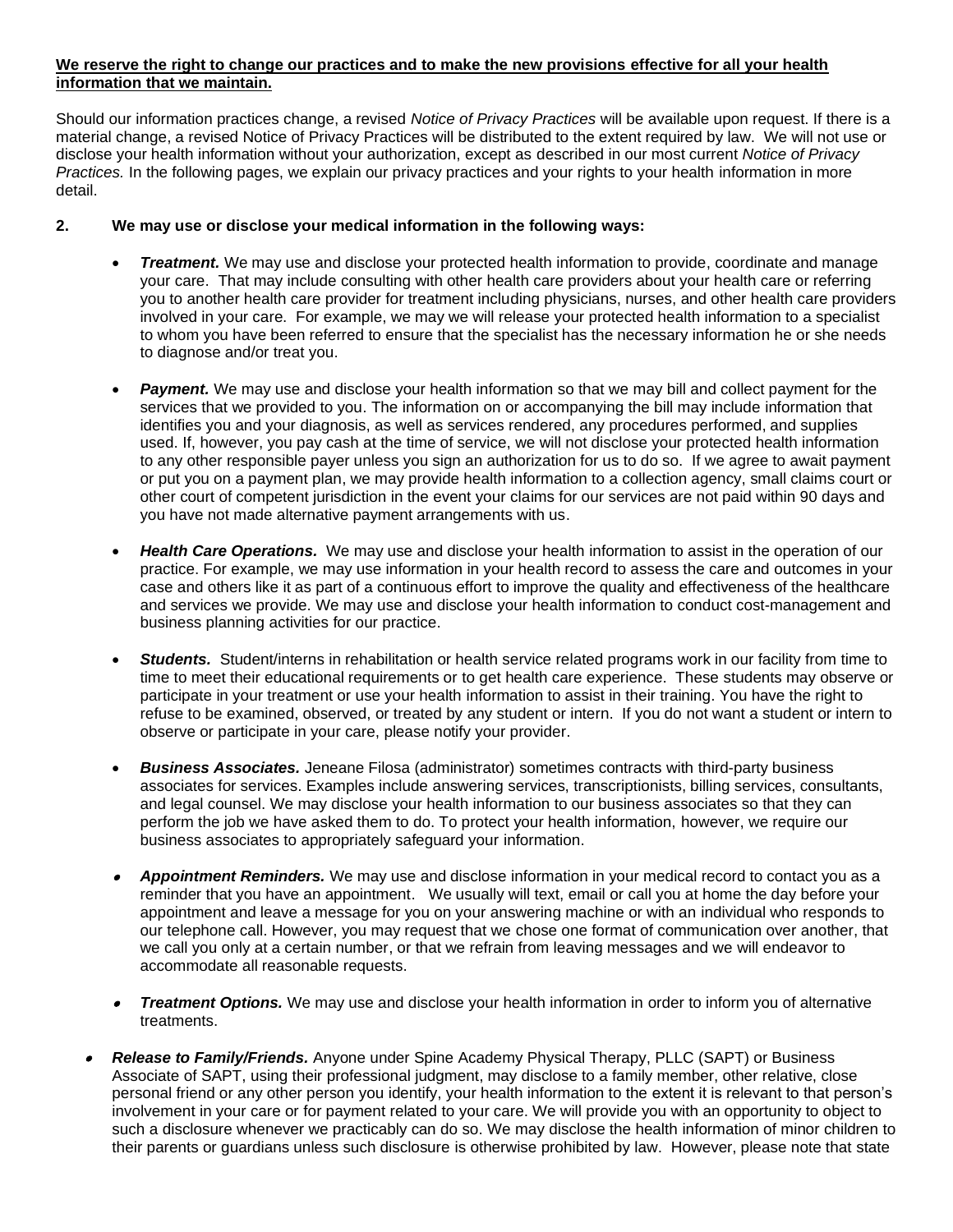law may prohibit us from disclosing medical information to a parent or guardian at the child's request if the child is of a certain age.

- • *Health-Related Benefits and Services.* We may use and disclose health information to tell you about health-related benefits or services that may be of interest to you. In face- to-face communications, such as appointments with your provider, we may tell you about other products and services that may be of interest you.
- • *Newsletters and Other Communications.* We may use your personal information in order to communicate to you via newsletters (including electronic newsletters – subject to applicable anti-spam laws), mailings, or other means regarding treatment options, health related information, disease management programs, wellness programs, or other community based initiatives or activities in which our practice is participating.
- • *Disaster Relief.* We may disclose your health information in disaster relief situations where disaster relief organizations seek your health information to coordinate your care, or notify family and friends of your location and condition. We will provide you with an opportunity to agree or object to such a disclosure whenever we practicably can do so.
- •*Marketing.* In most circumstances, we are required by law to receive your written authorization before we use or disclose your health information for marketing purposes. However, we may provide you with promotional gifts of nominal value and market services or products to you in face-to-face communications. Under no circumstances will we sell our patient lists or your health information to a third party without your written authorization.
- • *Public Health Activities.* We may disclose medical information about you for public health activities. These activities generally include the following:
	- licensing and certification carried out by public health authorities;
	- prevention or control of disease, injury, or disability;
	- reports of births and deaths;
	- reports of child abuse or neglect;
	- notifications to people who may have been exposed to a disease or may be at risk for contracting or spreading a disease or condition;
	- organ or tissue donation; and
	- notifications to appropriate government authorities if we believe a patient has been the victim of abuse, neglect, or domestic violence. We will make this disclosure when required by law, or if you agree to the disclosure, or when authorized by law and in our professional judgment disclosure is required to prevent serious harm.
- • *Food and Drug Administration (FDA).* We may disclose to the FDA and other regulatory agencies of the federal and state government health information relating to adverse events with respect to food, supplements, products and product defects, or post-marketing monitoring information to enable product recalls, repairs, or replacement.
- •**Research.** We may disclose your health information to researchers when the information does not directly identify you as the source of the information or when a waiver has been issued by an institutional review board or a privacy board that has reviewed the research proposal and protocols for compliance with standards to ensure the privacy of your health information.
- • *Law Enforcement.* We may release your health information:
	- in response to a court order, subpoena, warrant, summons, or similar process of authorized under state or federal law;
	- to identify or locate a suspect, fugitive, material witness, or similar person;
	- about the victim of a crime if, under certain limited circumstances, we are unable to obtain the person's agreement;
	- about a death we believe may be the result of criminal conduct;
	- about criminal conduct at [name of provider];
	- to coroners or medical examiners;
	- in emergency circumstances to report a crime, the location of the crime or victims, or the identity, description, or location of the person who committed the crime;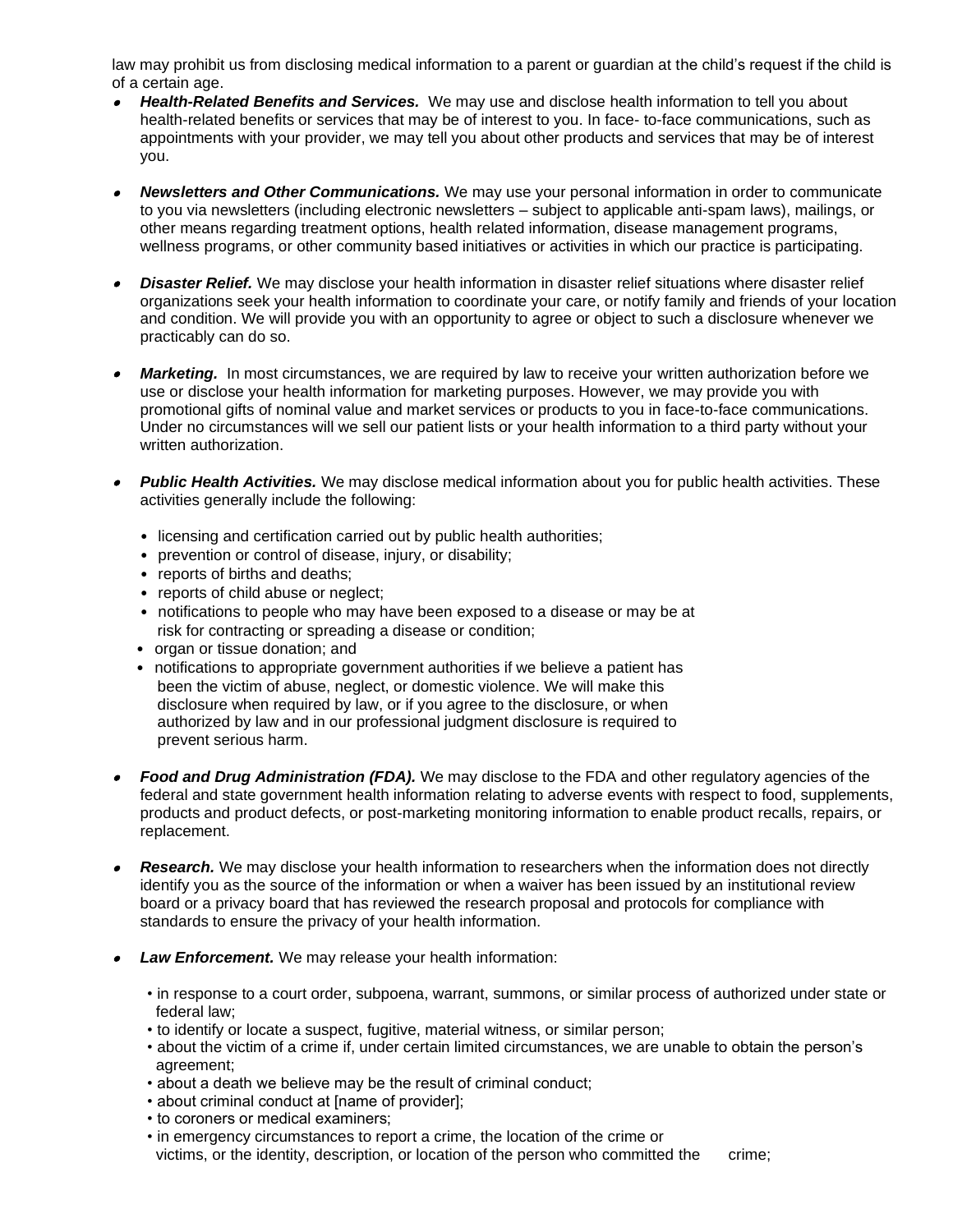- to authorized federal officials for intelligence, counterintelligence, and other national security authorized by law; and
- to authorized federal officials so they may conduct special investigations or provide protection to the President, other authorized persons, or foreign heads of state.
- *De-identified Information.* We may use your health information to create "de-identified" information or we may disclose your information to a business associate so that the business associate can create de-identified information on our behalf. When we "de-identify" health information, we remove information that identifies you as the source of the information. Health information is considered "de-identified" only if there is no reasonable basis to believe that the health information could be used to identify you.
- • *Personal Representative.* If you have a personal representative, such as a legal guardian, we will treat that person as if that person is you with respect to disclosures of your health information. If you become deceased, we may disclose health information to an executor or administrator of your estate to the extent that person is acting as your personal representative.
- • *Limited Data Set.* We may use and disclose a limited data set that does not contain specific readily identifiable information about you for research, public health, and health care operations. We may not disseminate the limited data set unless we enter into a data use agreement with the recipient in which the recipient agrees to limit the use of that data set to the purposes for which it was provided, ensure the security of the data, and not identify the information or use it to contact any individual.

**3. Authorization for Other Uses of Medical Information.** Uses of medical information not covered by our most current *Notice of Privacy Practices* or the laws that apply to us will be made only with your **written authorization**. You should be aware that we are not responsible for any further disclosures made by the party you authorize us to release information to. If you provide us with authorization to use or disclose medical information about you, you may revoke that authorization, in writing, at any time. If you revoke your authorization, we will no longer use or disclose medical information about you for the reasons covered by your written authorization, except to the extent that we have already taken action in reliance on your authorization or, if the authorization was obtained as a condition of obtaining insurance coverage and the insurer has the right to contest a claim or the insurance coverage itself. We are unable to take back any disclosures we have already made with your authorization, and we are required to retain our records of the care that we provided to you.

**4. Your Health Information Rights.** You have the following rights regarding medical information we gather about you:

*A. Right to Obtain a Paper Copy of This Notice.* You have the right to a paper copy of this Notice of Privacy Practices at any time. Even if you have agreed to receive this notice electronically, you are still entitled to a paper copy.

*B. Right to Inspect and Copy.* You have the right to inspect and copy medical information that may be used to make decisions about your care. This includes medical and billing records.

To inspect and copy medical information, you must submit a written request to our privacy officer. We will supply you with a form for such a request. If you request a copy of your medical information, we may charge a reasonable fee for the costs of labor, postage, and supplies associated with your request. We may not charge you a fee if you require your medical information for a claim for benefits under the Social Security Act (such as claims for Social Security, Supplemental Security Income, and any other state or federal needs-based benefit program.

If your medical information is maintained in an electronic health record, you also have the right to request that an electronic copy of your record be sent to you or to another individual or entity. We may charge you a reasonable cost based fee limited to the labor costs associated with transmitting the electronic health record.

*C. Right to Amend.* If you feel that medical information we have about you is incorrect or incomplete, you may ask us to amend the information. You have the right to request an amendment for as long as we retain the information.

To request an amendment, your request must be made in writing and submitted to our privacy officer. In addition, you must provide a reason that supports your request. We may deny your request for an amendment if it is not in writing or does not include a reason to support the request. In addition, we may deny your request if you ask us to amend information that:

• was not created by us, unless the person or entity that created the information is no longer available to make the amendment;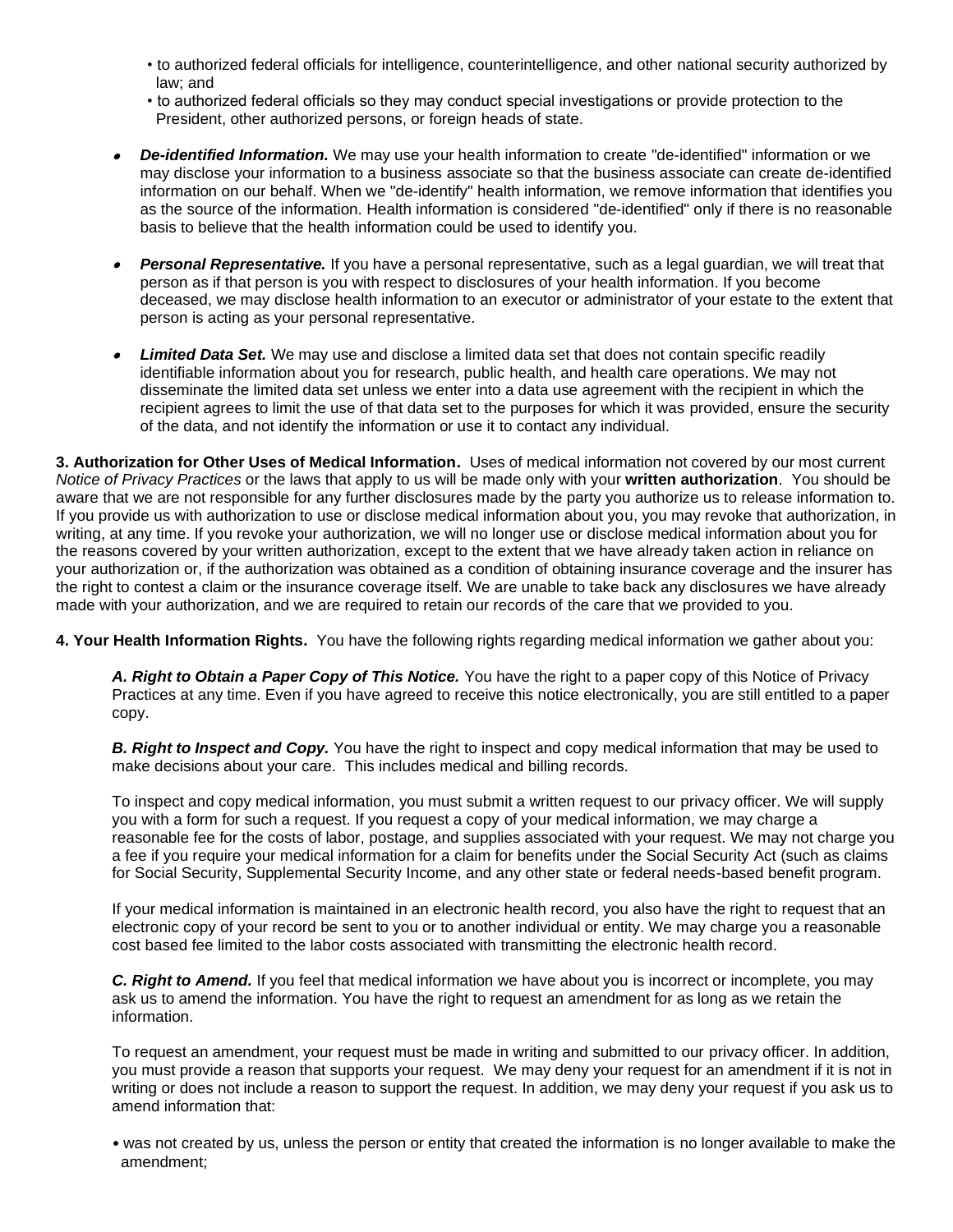- is not part of the medical information kept by or for [name of provider];
- is not part of the information which you would be permitted to inspect and copy; or
- is accurate and complete.

If we deny your request for amendment, you may submit a statement of disagreement. We may reasonably limit the length of this statement. Your letter of disagreement will be included in your medical record, but we may also include a rebuttal statement.

*D. Right to an Accounting of Disclosures.* You have the right to request an accounting of disclosures of your health information made by us. In your accounting, we are not required to list certain disclosures, including:

- disclosures made for treatment, payment, and health care operations purposes or disclosures made incidental to treatment, payment, and health care operations, however, if the disclosures were made through an electronic health record, you have the right to request an accounting for such disclosures that were made during the previous 3 years;
- disclosures made pursuant to your authorization;
- disclosures made to create a limited data set;
- disclosures made directly to you.

To request an accounting of disclosures, you must submit your request in writing to our privacy officer. Your request must state a time period which may not be longer than six years and may not include dates before April 14, 2003. Your request should indicate in what form you would like the accounting of disclosures (for example, on paper or electronically by e-mail). The first accounting of disclosures you request within any 12-month period will be free. For additional requests within the same period, we may charge you for the reasonable costs of providing the accounting of disclosures. We will notify you of the costs involved and you may choose to withdraw or modify your request at that time, before any costs are incurred. Under limited circumstances mandated by federal and state law, we may temporarily deny your request for an accounting of disclosures.

*E. Right to Request Restrictions.* You have the right to request a restriction or limitation on the medical information we use or disclose about you for treatment, payment, or health care operations. If you paid out-ofpocket for a specific item or service, you have the right to request that medical information with respect to that item or service not be disclosed to a health plan for purposes of payment or health care operations, and we are required to honor that request. You also have the right to request a limit on the medical information we communicate about you to someone who is involved in your care or the payment for your care.

Except as noted above, we are not required to agree to your request. If we do agree, we will comply with your request unless the restricted information is needed to provide you with emergency treatment. To request restrictions, you must make your request in writing to our privacy officer. In your request, you must tell us:

- what information you want to limit;
- whether you want to limit our use, disclosure, or both; and
- to whom you want the limits to apply.

*F. Right to Request Confidential Communications.* You have the right to request that we communicate with you about medical matters in a certain way or at a certain location. For example, you can ask that we only contact you at work or by e-mail. To request confidential communications, you must make your request in writing to your provider or our privacy officer. We will not ask you the reason for your request. We will accommodate all reasonable requests. Your request must specify how or where you wish to be contacted.

*G. Right to Receive Notice of a Breach.* We are required to notify you by first class mail or by e-mail (if you have indicated a preference to receive information by e-mail), of any breaches of Unsecured Protected Health Information as soon as possible, but in any event, no later than 60 days following the discovery of the breach. "Unsecured Protected Health Information" is information that is not secured through the use of a technology or methodology identified by the Secretary of the U.S. Department of Health and Human Services to render the Protected Health Information unusable, unreadable, and undecipherable to unauthorized users. The notice is required to include the following information:

- a brief description of the breach, including the date of the breach and the date of its discovery, if known;
- a description of the type of Unsecured Protected Health Information involved in the breach;
- steps you should take to protect yourself from potential harm resulting from the breach;
- a brief description of actions we are taking to investigate the breach, mitigate losses, and protect against further